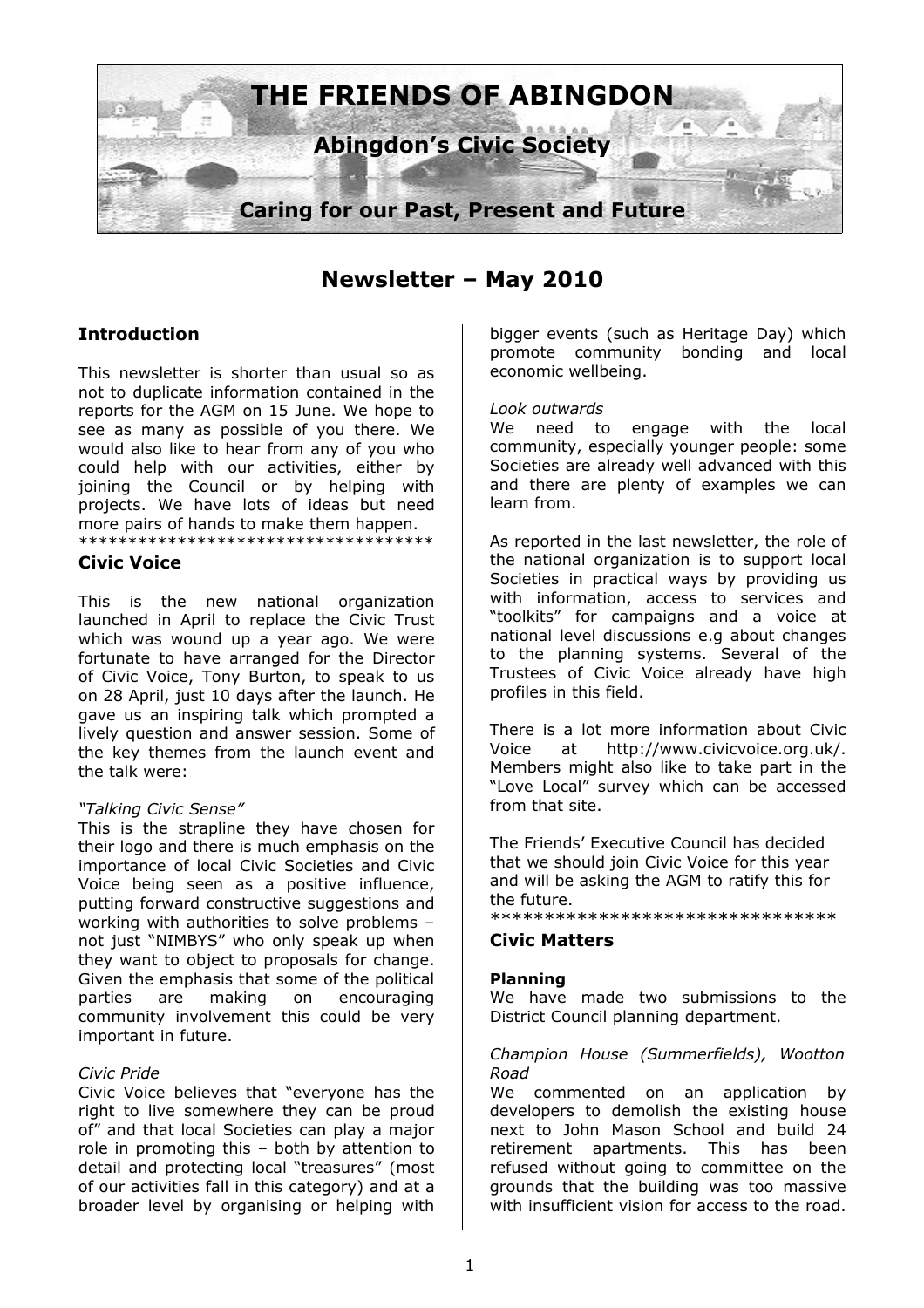In addition, there was no affordable housing proposed and no progress on developer's contribution.

*Your Vale Your Future* This was a general submission commenting on the proposed town centre development.

We are pleased to see a new tea shop in West St Helen's street and a guitar shop in Stert Street, each filling a niche. Otherwise there is a trend towards conversion of town centre offices into apartments and we are concerned at the poor provision for on- or off-street parking.

Please contact Pat Bryden if you would like more information or have any comments on planning issues.

## **Choose Abingdon Partnership**

The Friends are continuing to work with the Partnership on the design of the new Town Maps and are discussing other possible projects.

The Partnership worked with the Craft Fair organizers to promote the Craft Fair and other events in Abingdon, including a feature and a supplement in the March issue of Round & About which went to surrounding areas of Oxfordshire. This, combined with the Easter Holidays and very warm weather, brought a lot of people into town and the Friends stall at the Craft Fair generated a lot of interest in the Abbey Buildings.

Heather Brown, the Partnership Manager, will make a presentation to us after the AGM. \*\*\*\*\*\*\*\*\*\*\*\*\*\*\*\*\*\*\*\*\*\*\*\*\*\*\*\*\*\*\*\*\*\*\*\*

## **Abingdon Museum**

The Friends wrote to the Town Council earlier this year offering our help when the Museum closes for refurbishment. As a consequence a meeting was set up between representatives of the Friends, the curator of the Museum, Dr Lauren Gilmour and representatives from the Town Council.

The Abbey Buildings are often in use and security would present a problem for the storage of valuable items from the museum. However it is hoped that the Friends could house the Time Line (which they have in the past) and offer the use of the Buildings when they are available for the supervised children's activities, which the Museum has organised for some years.

**Wanted:** a volunteer to help the paid supervisor who would run the childrens activities. Training would be provided. Please contact Sylvia Bird if you can help.

#### **A message from the Abingdon Museum Friends**

"One of the most exciting happenings in Abingdon this year has been the award by the Heritage Lottery Fund to the County Hall and the Museum for their refurbishment. Extra funding from both the Councils and the community will be required to enable the project to achieve a much greater potential. Because of this, the Museum Friends will, over the next couple of years, be organising many events for everyone to take part in and enjoy. It is hoped that not only will everyone in Abingdon have fun, but that this will raise the Town's profile in the area and bring in new custom for the businesses and add vitality to the Town centre."

Details of the initial events are on page 3. If anyone would like to help the Museum Friends with their activities, please contact Peter Clare [pj.clare@virgin.net](outbind://70-0000000095D520D72B572246BEC692BD56F9AC17E48E2C00/) or phone Ruth Weinberg on 01235 524119. Their website should be available very soon, but in the meantime, they have space on [www.abingdon.gov.uk.](http://www.abingdon.gov.uk/) As well as help on the day of an event, they would also greatly appreciate other assistance such as cakes or plants for sale and raffle or tombola prizes \*\*\*\*\*\*\*\*\*\*\*\*\*\*\*\*\*\*\*\*\*\*\*\*\*\*\*\*\*\*\*\*\*\*\*\*

# **The History of Abingdon School**

We were delighted to welcome Mr. Mark Turner, the Headmaster of Abingdon School (shortly to become Headmaster of Shrewsbury) as our February speaker. Despite a delayed start due to certain incompatibilities in our projector system we were treated to a fascinating illustrated history of Abingdon School, alias the Grammar School or Roysse's School, from it's shadowy past under the aegis of the Abbots of Abingdon through the turbulent times of the dissolution and its rescue under the backing of Christ's Hospital and the Borough of Abingdon and re-endowment by John Roysse in 1563. We learnt of the vicissitudes of subsequent headmasters until the school moved in 1870 from its town centre home to a new home in the Albert Park development where it continues to flourish. Much more for a further lecture but sadly not by Mark Turner whom we wish all success in his new appointment.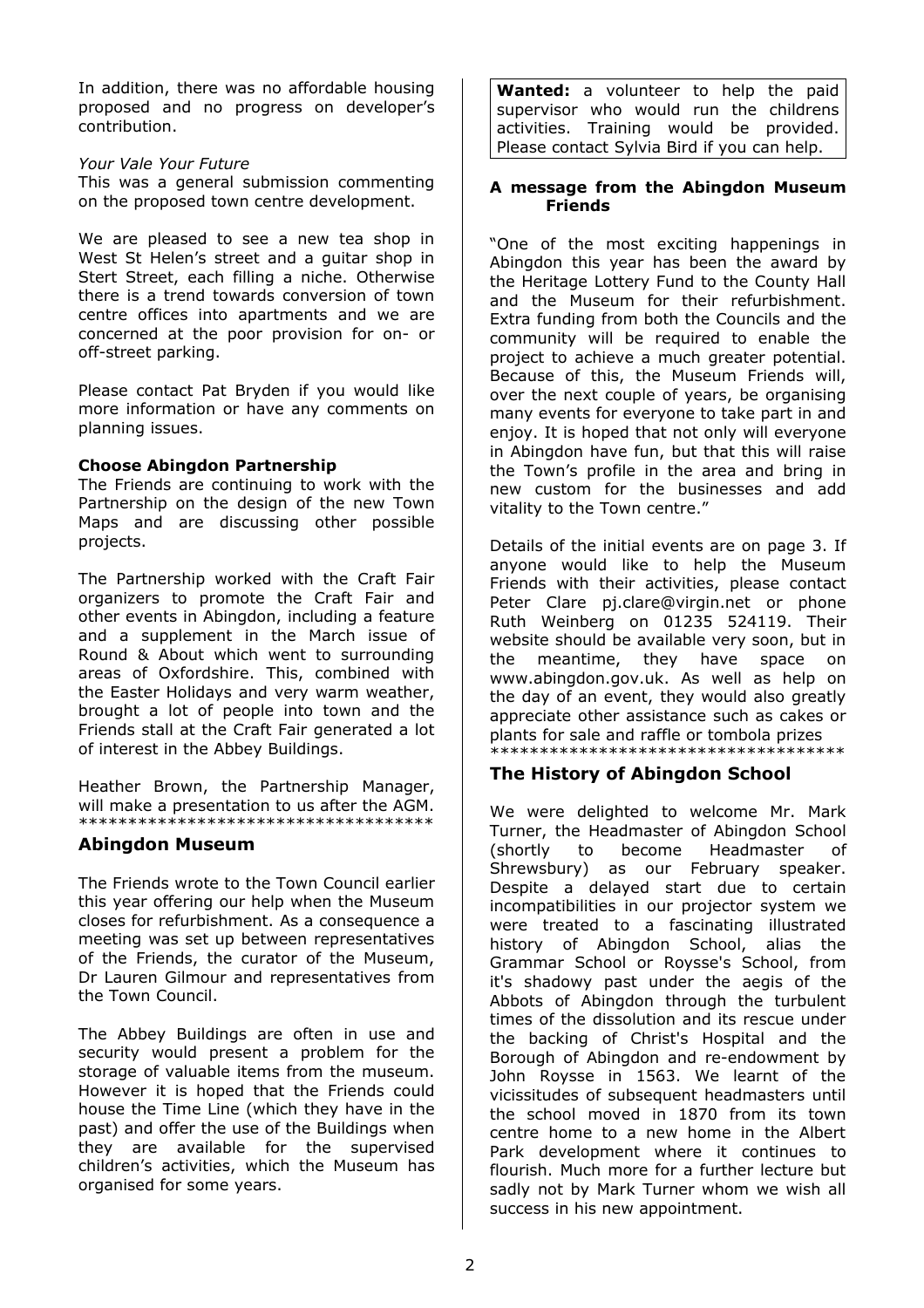# **Events in Abingdon**

## **Friends' Events**

*AGM Tuesday 15 June 19.30 Abbey Buildings* followed by a talk from Heather Brown of Choose Abingdon Partnership then wine and strawberries.

### *Visit to Compton Verney, Warwickshire. Saturday 3 July*

Self drive trip. A group booking has been made so that we can obtain a discounted entrance and have lunch there. If you are interested please phone Pauline Burren on 01235 521873.

*Visit to Chastleton House, Moreton in the Marsh. Saturday, September 25* A group booking has been made. They

advise visitors to come in a small coach. We can have lunch at a pub nearby. If you are interested please phone Pauline Burren

#### **Unicorn Theatre events**

*The Hypochondriac by Roger McGough, based on Moliere 19.30 Wednesday 19 – Saturday 22 May Studio Theatre Club* Tickets £7.50 (concessions available) from <http://www.studiotheatreclub.com/>or 01865 778105 or from The Gift Centre.

### *Oxfordshire Drama Network Festival*

*19.30 Sunday 30 May – Saturday 5 June* 2 or 3 one-act plays per night, Mon – Fri with the best 3 called back for Saturday's Gala Night.

Tickets £6 from The Bookstore (Abbey Shopping Centre) or from 01865 736913

*An Experiment with an Air Pump by Shelagh Stevenson*

*19.30 Wednesday 14 – Saturday 17 July Abingdon Drama Club* Tickets from The Bookstore or contact <http://www.abingdon-drama-club.com/>

*Inspector Drake and the Black Widow by David Tristram Wednesday 28 – Saturday 31 July Old Gaol Theatre Company*

*"Fuchsias My Way" 19.30 Thursday 27 May Talk by Joy Craig, British Fuchsia Society*  Tickets £5 at the door. Proceeds to Flexicare (Oxford & Abingdon), a disabled children's charity. More details from Jenny Berrell 01235 553701

*Unicorn Comedy Club opening night 19.30 for 20.00 Thursday 10 June*. With Ava Vidal and other acts. Tickets £7 from<http://unicorncomedy.moonfruit.com/>

### **Other events in Abingdon**

*The Twenty-six Centuries of Abingdon: County Hall Museum from 15 May* A major exhibition of the town's rich history and a foretaste of what we will see when the museum re-opens in 2012. Accompanied by a themed exhibition on the Stuarts, following last year's Tudors exhibition,

*Abingdon Museum Friends fundraising launch event. 19 June 2010 from 10.30am* Entertainment in the Museum with fun for everyone – exhibitions, activities, basement open to display the gas engines, roof open (weather permitting) - look over Abingdon and watch the Morris Dancers from on high.

*Walking tour of Abingdon Tues 6 July 18.30* with Dr Simon Bradley, architectural historian and editor of Pevsner Architectural Guides. The tour will take in the highlights of Abingdon's architectural heritage and marks the launch of the first new edition since 1966 of the Pevsner's guide which covers Abingdon. 10% of all proceeds from the sale of the new guide on the evening to Friends of Abingdon Museum to support the museum redevelopment fundraising campaign.

More details from Mostly Books 01235 525880 or [www.mostly-books.co.uk](http://www.mostly-books.co.uk/)

*Gardens open around Abingdon in aid of Museum Friends appeal Saturday 10 July* Details from Museum Friends nearer the time.

*Heritage Weekend 11 – 12 September* More details in next newsletter but get it in your diaries now.

**Please remember that there is no parking at the Abbey Buildings: drop off and pick up only. There is free parking after 16.00 at Abbey Meadows, Abbey House or Cattle Market car parks.**